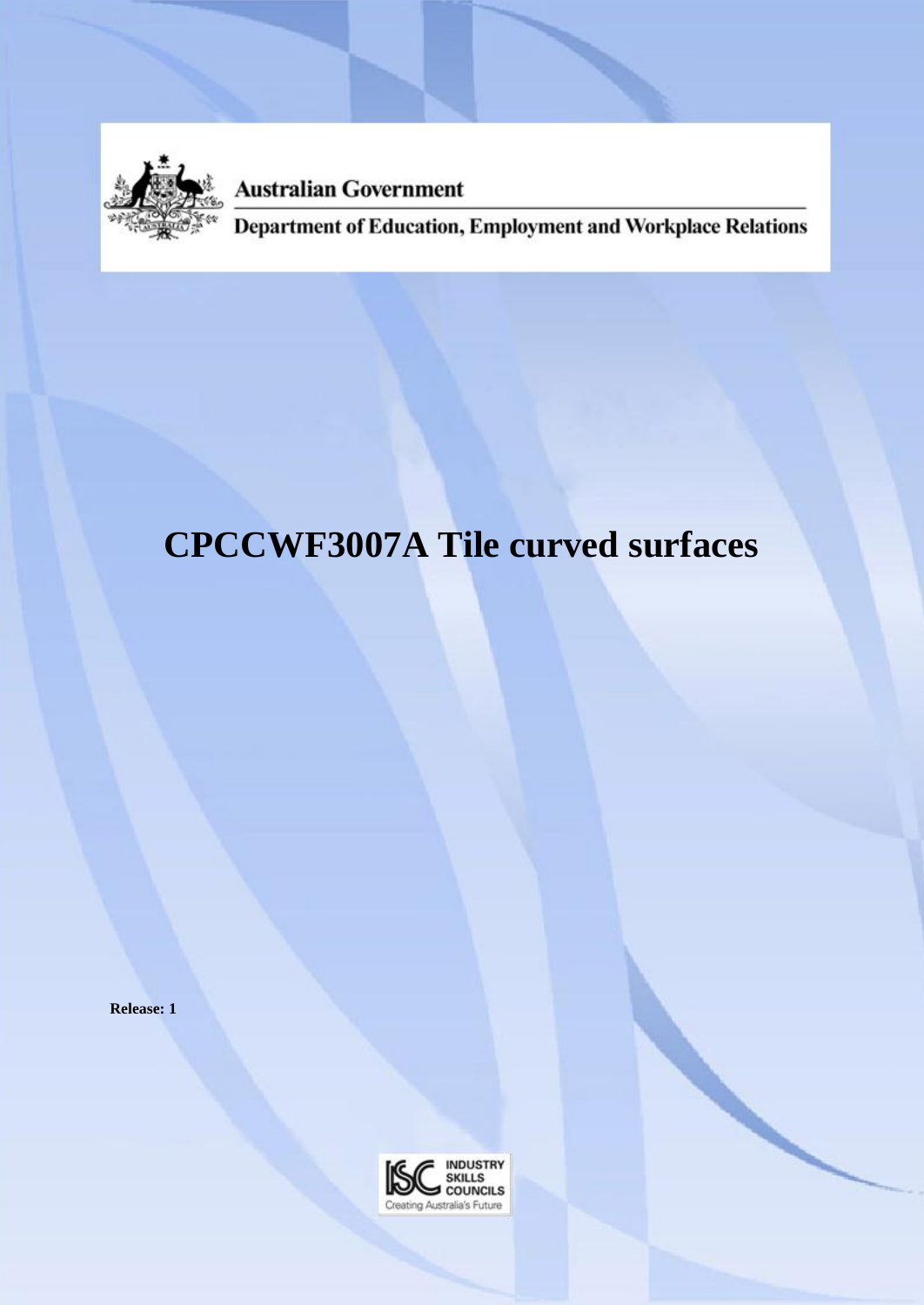### **CPCCWF3007A Tile curved surfaces**

### **Modification History**

Not Applicable

# **Unit Descriptor**

**Unit descriptor** This unit of competency specifies the outcomes required to tile curved surfaces on solid and sheet substrate, using mortar or adhesive.

> It includes the preparation for and tiling of curved wall and floor surfaces, columns, circular walls and arches.

# **Application of the Unit**

**Application of the unit** This unit of competency supports the attainment of skills and knowledge to tile curved surfaces while working with others as a member of a team.

### **Licensing/Regulatory Information**

Not Applicable

### **Pre-Requisites**

**Prerequisite units**

CPCCOHS2001A Apply OHS requirements, policies and procedures in the construction industry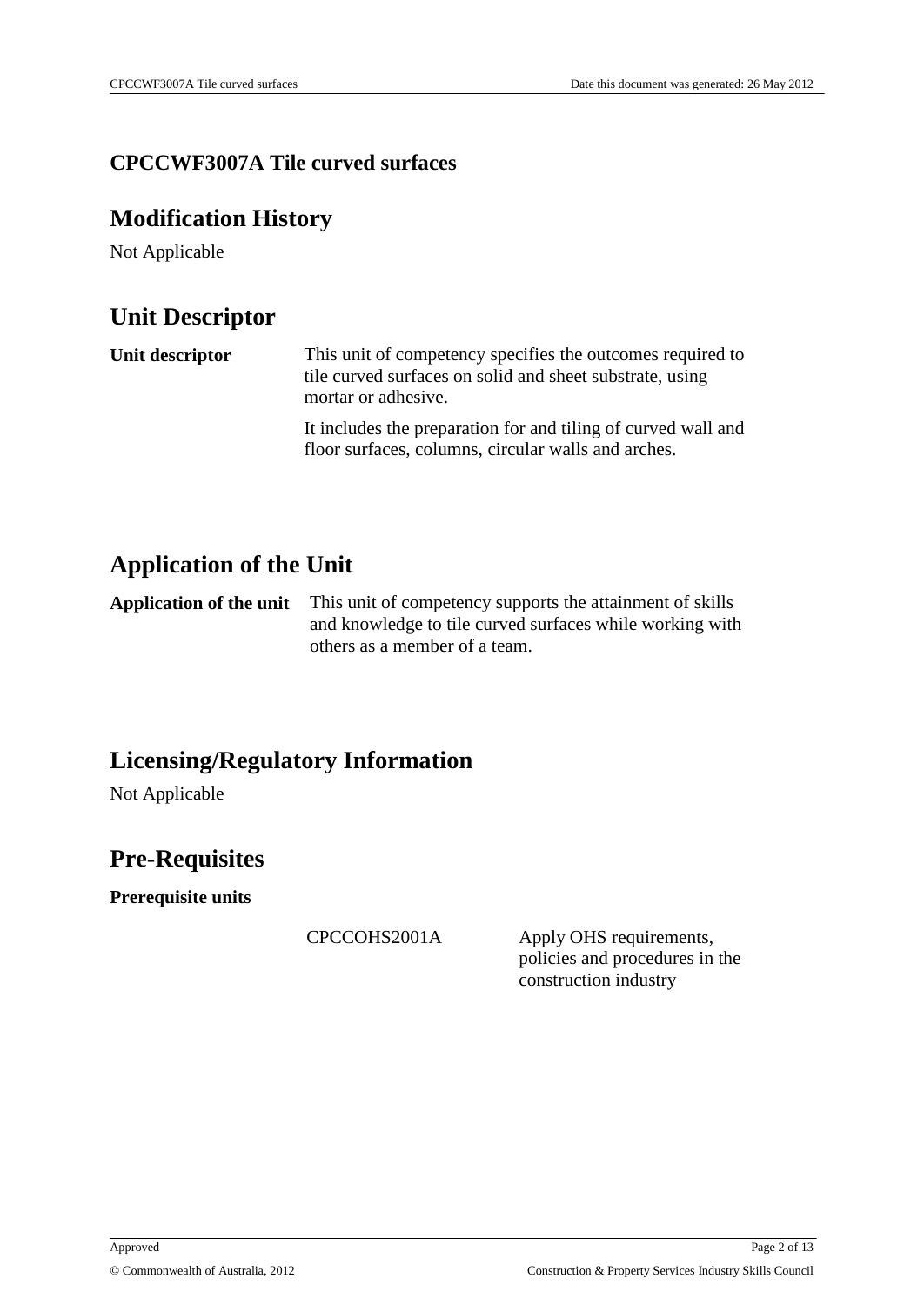### **Employability Skills Information**

**Employability skills** This unit contains employability skills.

### **Elements and Performance Criteria Pre-Content**

Elements describe the essential outcomes of a unit of competency.

Performance criteria describe the performance needed to demonstrate achievement of the element. Where bold italicised text is used, further information is detailed in the required skills and knowledge section and the range statement. Assessment of performance is to be consistent with the evidence guide.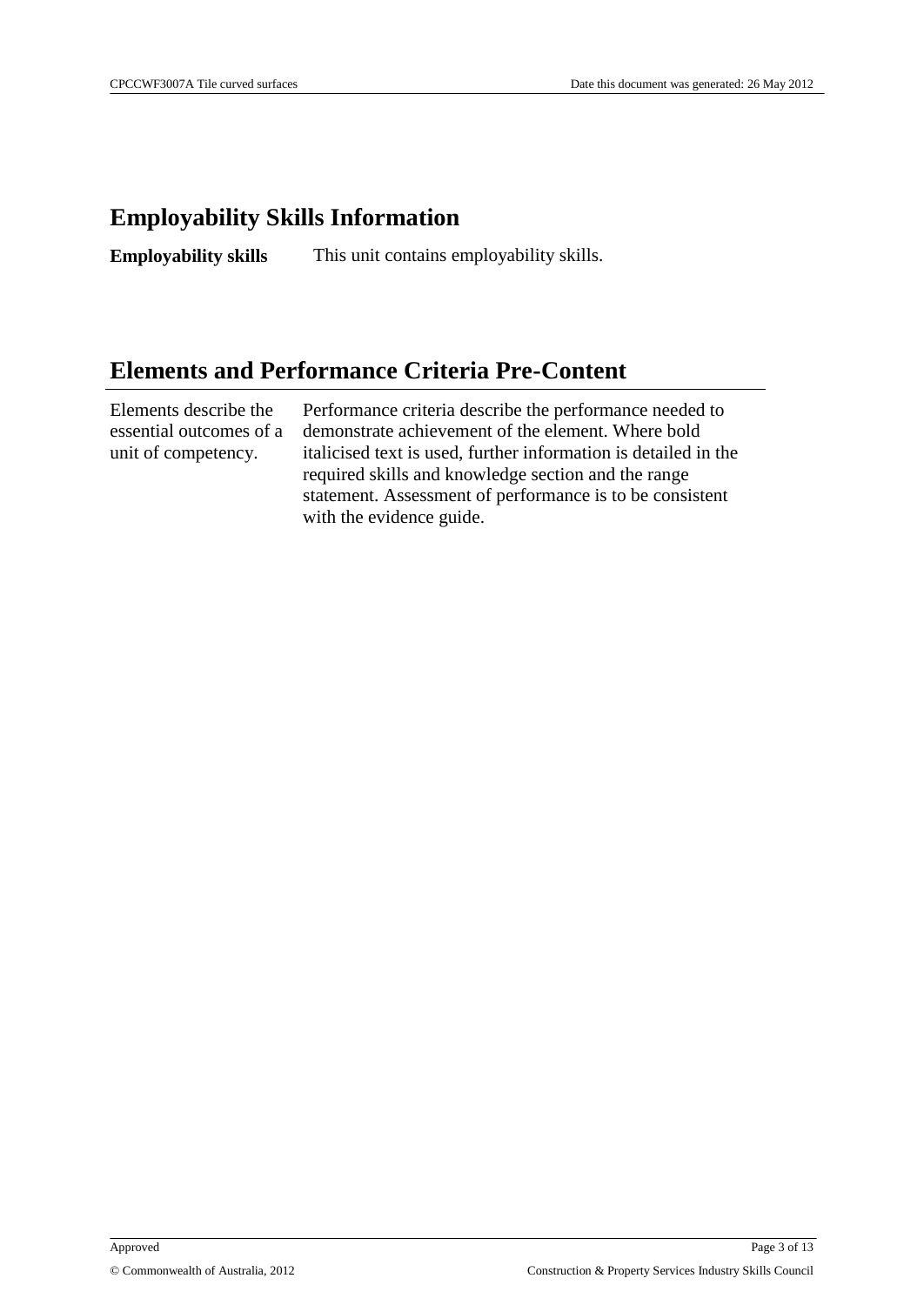# **Elements and Performance Criteria**

| <b>ELEMENT</b>                             | PERFORMANCE CRITERIA                                                                                                                                                                                      |  |
|--------------------------------------------|-----------------------------------------------------------------------------------------------------------------------------------------------------------------------------------------------------------|--|
| 1. Plan and prepare.                       | 1.1. Work instructions and operational details are<br>obtained using relevant <i>information</i> , confirmed and<br>applied for <i>planning and preparation</i> purposes.                                 |  |
|                                            | 1.2. Safety (OHS) requirements are followed in<br>accordance with safety plans and policies.                                                                                                              |  |
|                                            | 1.3. Signage and barricade requirements are identified and<br>implemented.                                                                                                                                |  |
|                                            | 1.4. Tools and equipment selected to carry out tasks are<br>consistent with the requirements of the job, checked<br>for serviceability and any faults are rectified or<br>reported prior to commencement. |  |
|                                            | 1.5. Material quantity requirements are calculated in<br>accordance with plans and specifications and <i>quality</i><br>requirements.                                                                     |  |
|                                            | 1.6. Materials appropriate to the work application are<br>identified, obtained, prepared, safely handled and<br>located ready for use.                                                                    |  |
|                                            | 1.7. Environmental requirements are identified for the<br>project in accordance with environmental plans and<br>regulatory obligations and applied.                                                       |  |
| 2. Tile curved wall and<br>floor surfaces. | 2.1. Extent of curve is established from site inspection.<br>2.2. Levelling equipment is used for intermediate marking<br>to level line set out around wall.                                              |  |
|                                            | 2.3. Location of tiles is set out to determine balanced<br>design and identify cutting requirements.                                                                                                      |  |
|                                            | 2.4. <b>Template</b> is made to form an accurate curve line for<br>tiled surface around wall.                                                                                                             |  |
|                                            | 2.5. Required method of laying <i>tiles</i> is determined by<br>identification of location of first tile.                                                                                                 |  |
|                                            | 2.6. Mortar and/or adhesive is prepared where applicable<br>to manufacturer specifications.                                                                                                               |  |
|                                            | 2.7. Pad tiles are <i>fixed</i> to level set out, template curve and<br>specifications.                                                                                                                   |  |
|                                            | 2.8. Minimum voids are maintained in mortar tile beds<br>and tiles are fixed level, plumb (wall), flush and<br>square.                                                                                    |  |
|                                            | 2.9. Floor tiles are laid to set out grid with perimeter tiles<br>marked and cut to fit curved wall.                                                                                                      |  |
|                                            | 2.10.<br>Grout is mixed and applied to joints according<br>to specifications, to provide flush and smooth finish.                                                                                         |  |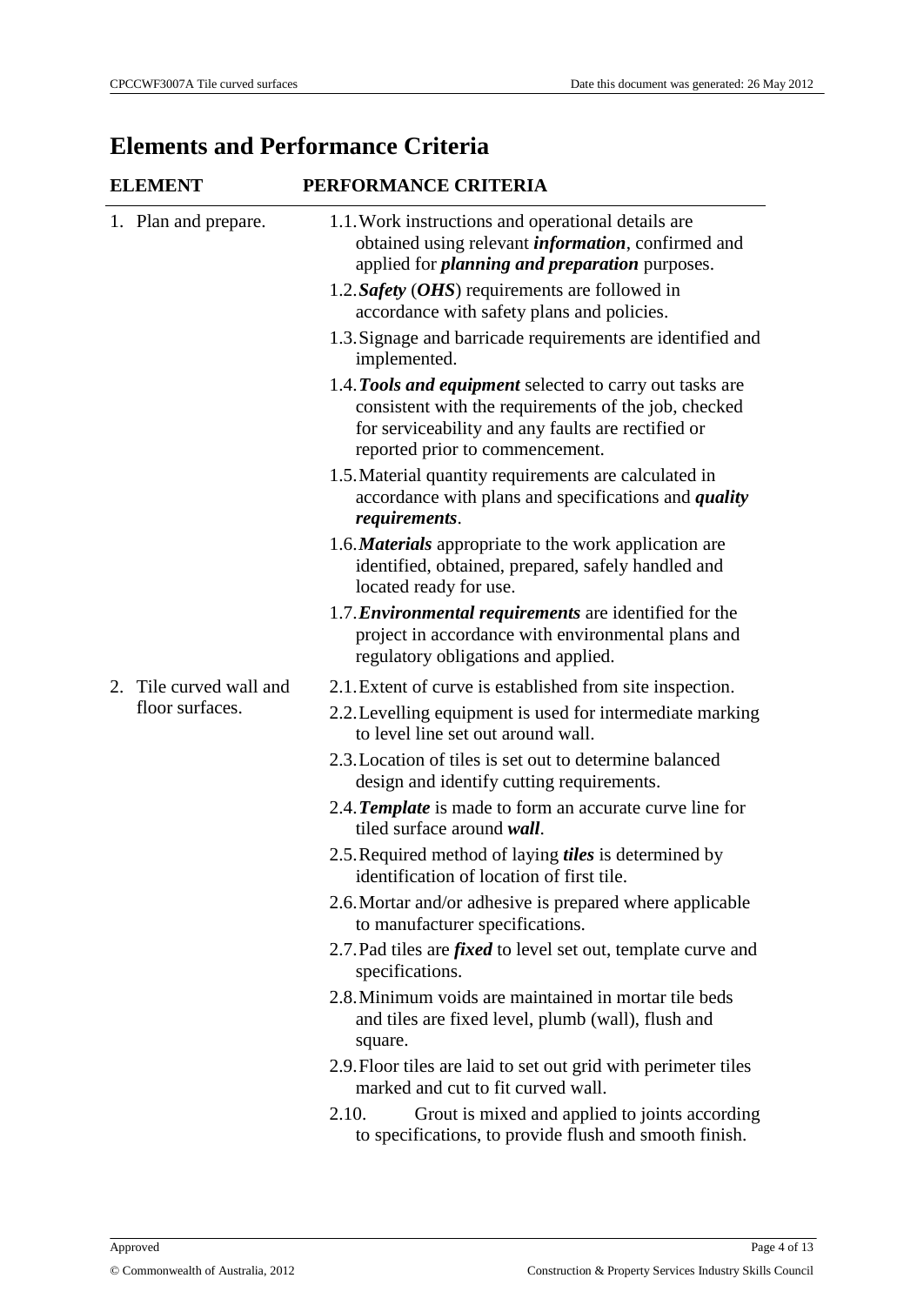# **ELEMENT PERFORMANCE CRITERIA** 2.11. Tiled surface is polished to specifications.

| 3. Tile circular<br>columns, walls and | 3.1. Template is set out and cut to ensure conformity to<br>tile surface for curve.                                                                                 |
|----------------------------------------|---------------------------------------------------------------------------------------------------------------------------------------------------------------------|
| arches.                                | 3.2. Pad tiles are positioned accurately and fixed to line,<br>to maintain uniform spacing.                                                                         |
|                                        | 3.3. Tiles are marked out accurately where applicable and<br>fixed into place, to specifications.                                                                   |
|                                        | 3.4. Tiles are fixed on walls, plumb, maintaining levels<br>and curvature of wall to specifications.                                                                |
|                                        | 3.5. Line and curvature are maintained to specifications<br>when fixing tiles to archways.                                                                          |
|                                        | 3.6. Grout is mixed and applied to joints, and tile surface<br>is finished to specifications.                                                                       |
| 4. Clean up.                           | 4.1. Work area is cleared and materials disposed of,<br>reused or recycled in accordance with legislation,<br>regulations, codes of practice and job specification. |
|                                        | 4.2. Plant, tools and equipment are cleaned, checked,<br>maintained and stored in accordance with<br>manufacturer recommendations and standard work<br>practices.   |

# **Required Skills and Knowledge**

### **REQUIRED SKILLS AND KNOWLEDGE**

This section describes the skills and knowledge required for this unit.

### **Required skills**

Required skills for this unit are:

- communication skills to:
	- follow instructions
	- read and interpret:
		- documentation from a variety of sources
		- drawings and specifications
	- recognise procedures
	- report faults
	- enable clear and direct communication, using questioning to identify and confirm requirements, share information, listen and understand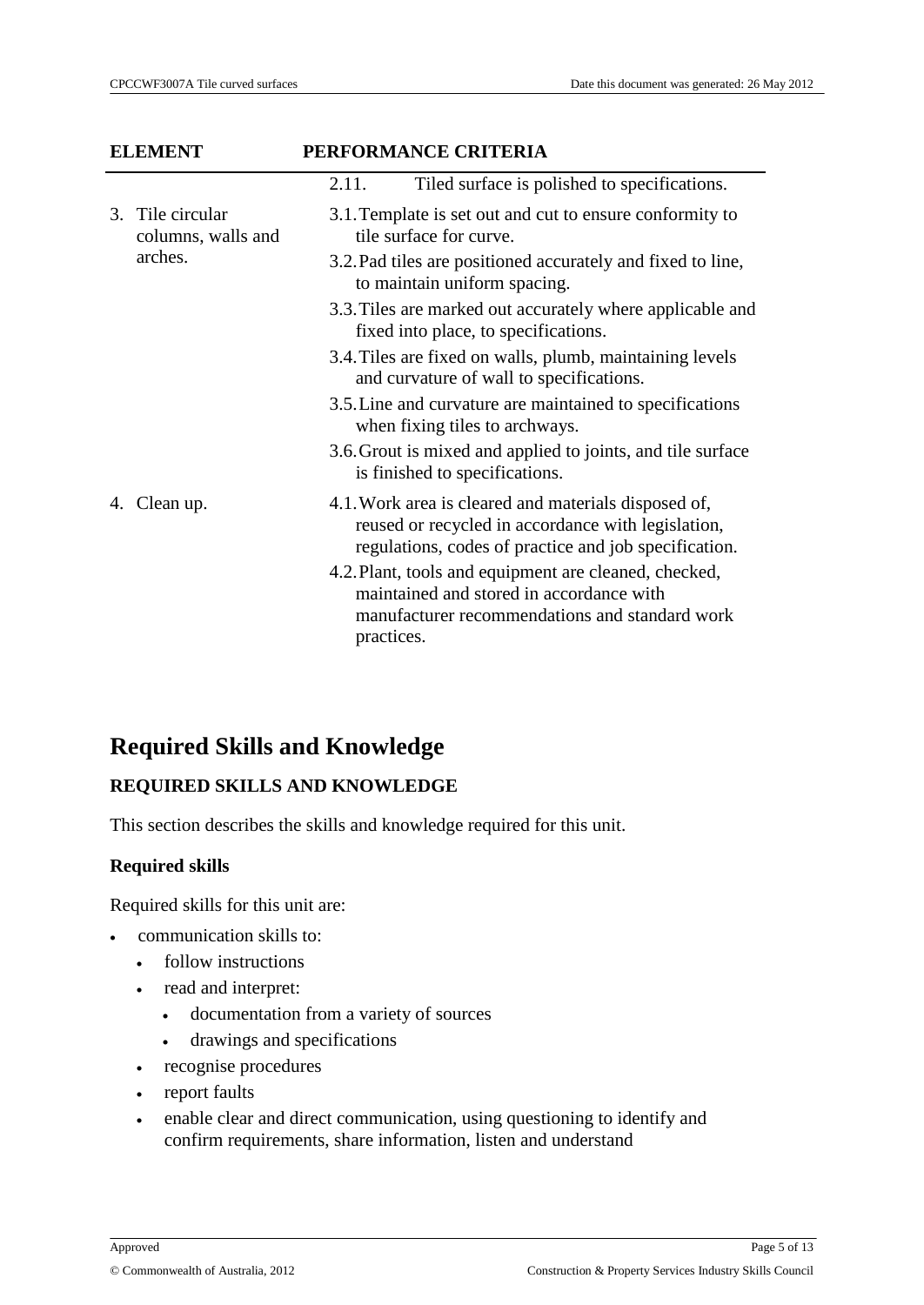#### **REQUIRED SKILLS AND KNOWLEDGE**

- use language and concepts appropriate to cultural differences
- use and interpret non-verbal communication, such as hand signals
- written skills to record results of checks and tests and relevant work completion procedures
- evaluate own actions and make judgments about performance and necessary improvements
- identifying and accurately reporting to appropriate personnel any faults in tools, equipment or materials
- organisational skills, including the ability to plan and set out work
- respond to change and contribute to workplace responsibilities, such as current work site environmental and sustainability frameworks and management systems
- teamwork skills to work with others to action tasks and relate to people from a range of cultural and ethnic backgrounds and with varying physical and mental abilities
- technological skills to:
	- use a range of mobile technology, such as two-way radio and mobile phones
	- voice and hand signals to access and understand site-specific instructions.

#### **Required knowledge**

Required knowledge for this unit is:

- general construction terminology
- job safety analysis (JSA) and safe work method statements
- material safety data sheets (MSDS) and hazards associated with solvents, adhesives and cement or epoxy-based grouts
- materials storage and environmentally friendly waste management
- measurement and calculations
- plans, drawings and specifications
- plant, tools and equipment types, characteristics, uses and limitations
- processes for the calculation of material requirements
- quality requirements
- techniques for setting out and fixing tiles to curved surfaces
- tiling materials, including tiles, adhesives, mortar, grouting and substrates, their qualities, characteristics, preparation, techniques, applications, limitations and finishing
- workplace and equipment safety requirements.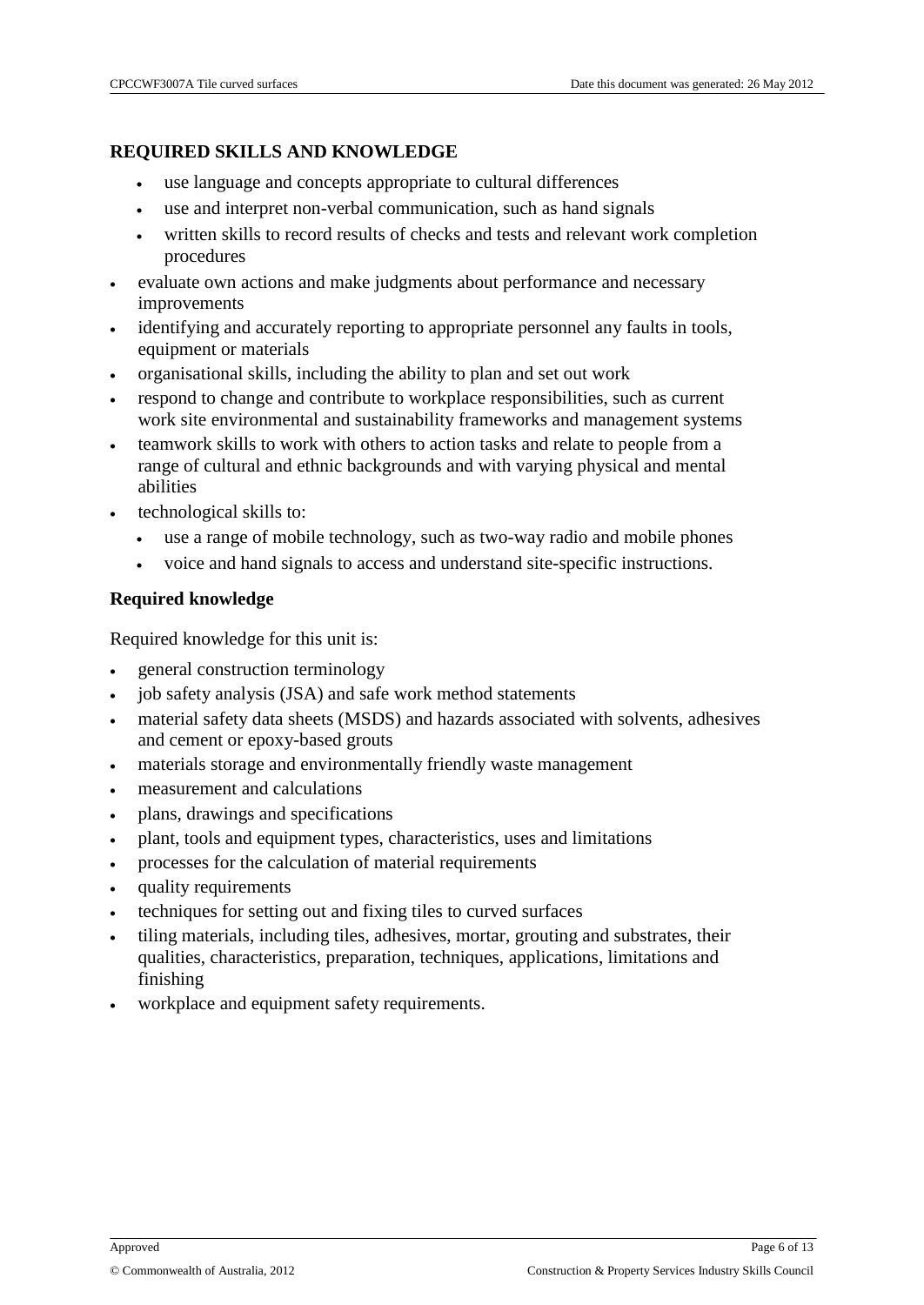# **Evidence Guide**

#### **EVIDENCE GUIDE**

The evidence guide provides advice on assessment and must be read in conjunction with the performance criteria, required skills and knowledge, range statement and the Assessment Guidelines for the Training Package.

| <b>Overview of assessment</b>                                                                                | This unit of competency could be assessed in the<br>workplace or a close simulation of the workplace<br>environment, provided that simulated or<br>project-based assessment techniques fully replicate<br>construction workplace conditions, materials,<br>activities, responsibilities and procedures.                                                                                                                                                                                                                                                                                                                                                                                                                                                                                                                                                                                                                                                                                                                                                                                                                                                                                                                                                   |
|--------------------------------------------------------------------------------------------------------------|-----------------------------------------------------------------------------------------------------------------------------------------------------------------------------------------------------------------------------------------------------------------------------------------------------------------------------------------------------------------------------------------------------------------------------------------------------------------------------------------------------------------------------------------------------------------------------------------------------------------------------------------------------------------------------------------------------------------------------------------------------------------------------------------------------------------------------------------------------------------------------------------------------------------------------------------------------------------------------------------------------------------------------------------------------------------------------------------------------------------------------------------------------------------------------------------------------------------------------------------------------------|
| <b>Critical aspects for assessment</b><br>and evidence required to<br>demonstrate competency in this<br>unit | A person who demonstrates competency in this<br>unit must be able to provide evidence of the ability<br>to:<br>locate, interpret and apply relevant<br>$\bullet$<br>information, standards and specifications<br>comply with site safety plan and OHS<br>legislation, regulations and codes of practice<br>applicable to workplace operations<br>comply with organisational policies and<br>$\bullet$<br>procedures including quality requirements<br>safely and effectively operate and use tools,<br>$\bullet$<br>plant and equipment<br>communicate and work effectively and safely<br>$\bullet$<br>with others<br>as a minimum, tile a circular concrete column<br>of a minimum of 360mm diameter and 1m<br>high abutting a concrete flat wall, continuing<br>the tiling to the floor (to 150mm radius) from<br>the column; and tile a standard door archway<br>in a fibre cement sheet wall, including vertical<br>returns and soffit; ensuring:<br>correct identification of requirement and<br>completion of the tiling<br>correct selection and use of appropriate<br>processes, tools and equipment<br>completing all work to specification<br>compliance with regulations, standards and<br>organisational quality procedures and<br>processes. |
| <b>Context of and specific</b>                                                                               | This competency is to be assessed using standard<br>and authorised work practices, safety requirements                                                                                                                                                                                                                                                                                                                                                                                                                                                                                                                                                                                                                                                                                                                                                                                                                                                                                                                                                                                                                                                                                                                                                    |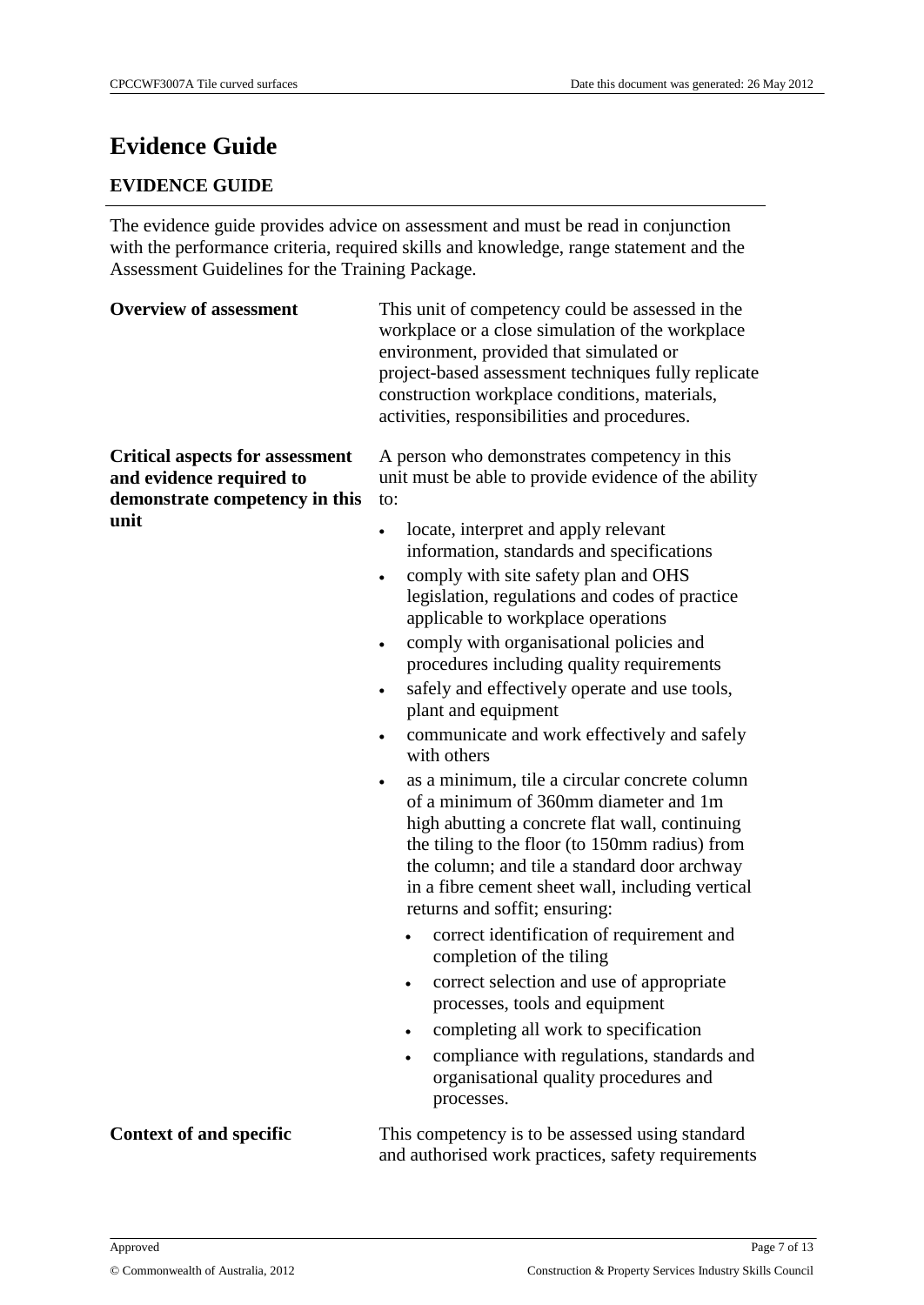### **EVIDENCE GUIDE**

| resources for assessment    | and environmental constraints.                                                                                                                                                                                                                                                                                                                                                |
|-----------------------------|-------------------------------------------------------------------------------------------------------------------------------------------------------------------------------------------------------------------------------------------------------------------------------------------------------------------------------------------------------------------------------|
|                             | Assessment of essential underpinning knowledge<br>will usually be conducted in an off-site context.                                                                                                                                                                                                                                                                           |
|                             | Assessment is to comply with relevant regulatory<br>or Australian standards' requirements.                                                                                                                                                                                                                                                                                    |
|                             | Resource implications for assessment include:                                                                                                                                                                                                                                                                                                                                 |
|                             | workplace location or simulated workplace<br>$\bullet$<br>materials relevant to tiling curved surfaces<br>hand and power tools, plant and equipment<br>appropriate to tiling curved surfaces<br>realistic activities covering the mandatory task<br>requirements<br>specifications and work instructions.                                                                     |
|                             | Assessment of this unit of competency may be in<br>conjunction with assessment of other units<br>commonly performed at the same time in normal<br>job roles.                                                                                                                                                                                                                  |
|                             | Reasonable adjustments for people with<br>disabilities must be made to assessment processes<br>where required. This could include access to<br>modified equipment and other physical resources,<br>and the provision of appropriate assessment<br>support.                                                                                                                    |
| <b>Method of assessment</b> | Assessment methods must:                                                                                                                                                                                                                                                                                                                                                      |
|                             | satisfy the endorsed Assessment Guidelines of<br>the Construction, Plumbing and Services<br><b>Training Package</b><br>include direct observation of tasks in real or<br>simulated work conditions, with questioning to<br>confirm the ability to consistently identify and<br>correctly interpret the essential underpinning<br>knowledge required for practical application |
|                             | reinforce the integration of employability skills<br>$\bullet$<br>with workplace tasks and job roles                                                                                                                                                                                                                                                                          |
|                             | confirm that competency is verified and able to<br>$\bullet$<br>be transferred to other circumstances and<br>environments.                                                                                                                                                                                                                                                    |
|                             | Validity and sufficiency of evidence requires that:                                                                                                                                                                                                                                                                                                                           |
|                             | competency will need to be demonstrated over<br>a period of time reflecting the scope of the role                                                                                                                                                                                                                                                                             |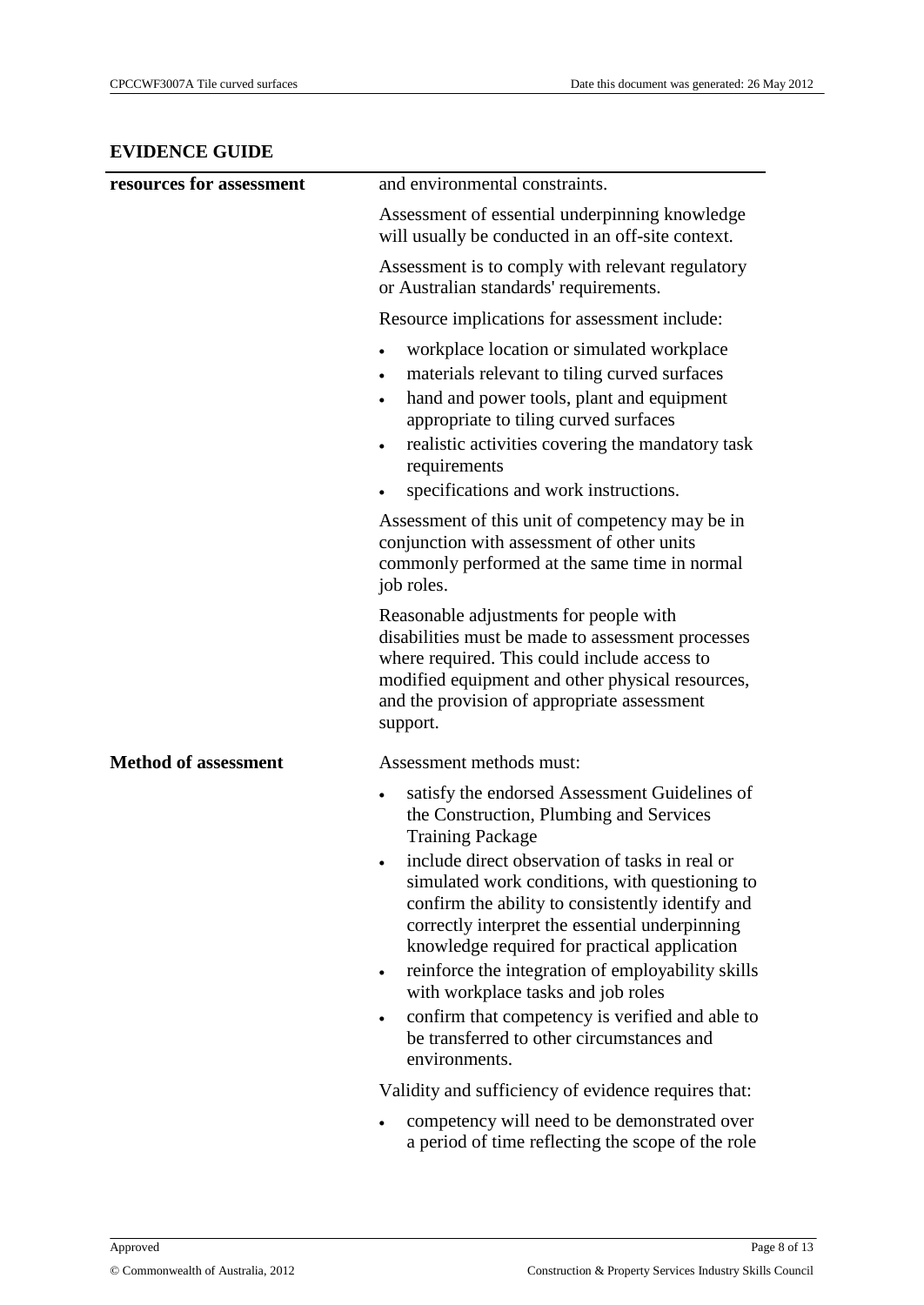#### **EVIDENCE GUIDE**

and the practical requirements of the workplace

- where the assessment is part of a structured learning experience the evidence collected must relate to a number of performances assessed at different points in time and separated by further learning and practice, with a decision on competency only taken at the point when the assessor has complete confidence in the person's demonstrated ability and applied knowledge
- all assessment that is part of a structured learning experience must include a combination of direct, indirect and supplementary evidence.

Assessment processes and techniques should as far as is practical take into account the language, literacy and numeracy capacity of the candidate in relation to the competency being assessed.

Supplementary evidence of competency may be obtained from relevant authenticated documentation from third parties, such as existing supervisors, team leaders or specialist training staff.

### **Range Statement**

#### **RANGE STATEMENT**

The range statement relates to the unit of competency as a whole. It allows for different work environments and situations that may affect performance. Bold italicised wording, if used in the performance criteria, is detailed below. Essential operating conditions that may be present with training and assessment (depending on the work situation, needs of the candidate, accessibility of the item, and local industry and regional contexts) may also be included.

- *Information* includes: <br>  $\bullet$  diagrams or sketches
	- instructions issued by authorised organisational or external personnel
	- manufacturer specifications and instructions, where specified
	- **MSDS**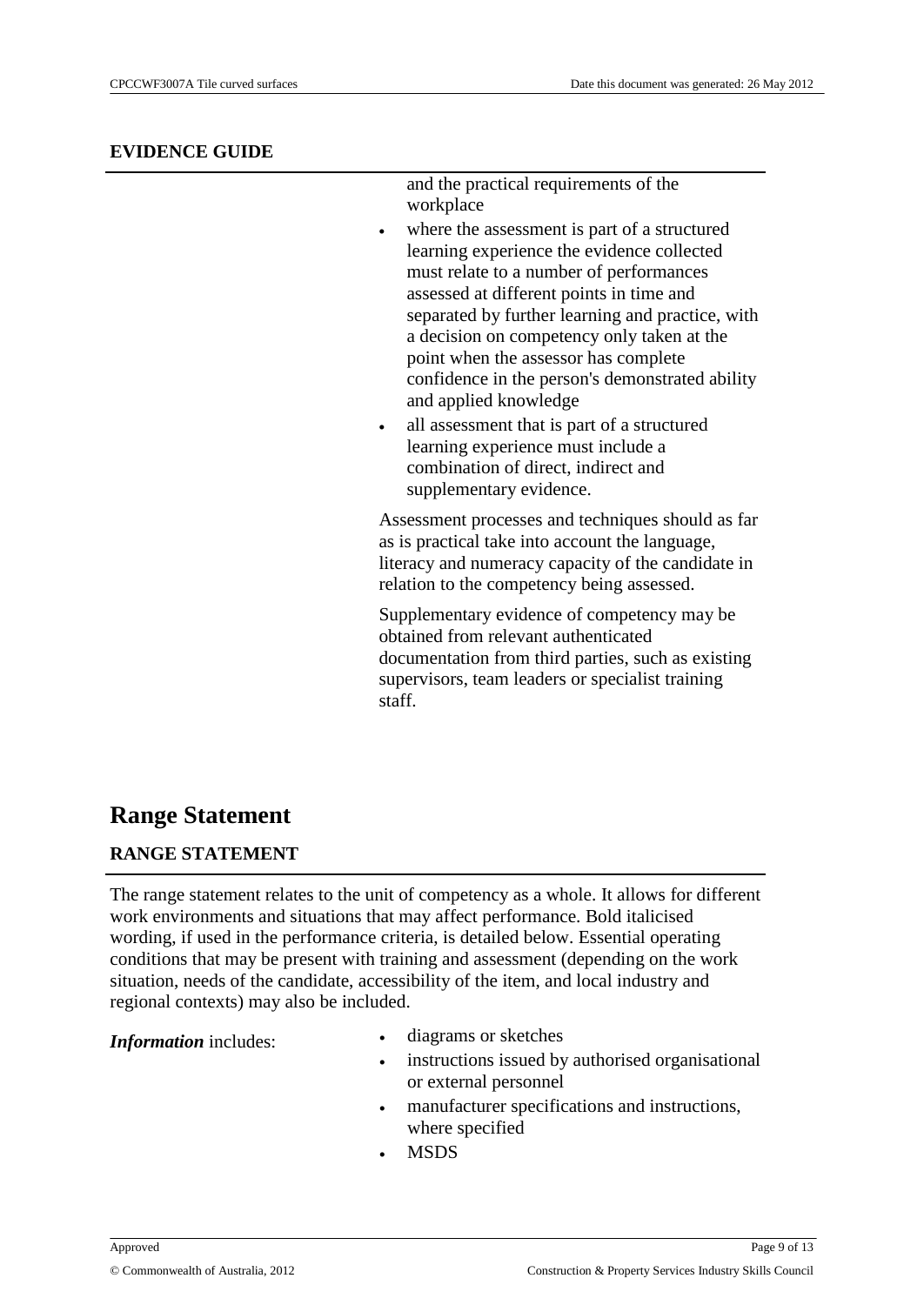#### **RANGE STATEMENT**

#### • memos

- regulatory and legislative requirements pertaining to tiling curved surfaces
- relevant Australian standards
- safe work procedures relating to tiling curved surfaces
- signage
- verbal, written and graphical instructions
- work bulletins
- work schedules, plans and specifications.
- assessment of conditions and hazards
- determination of work requirements and safety plans and policies
- equipment defect identification
- work site inspection.

 emergency procedures, including extinguishing fires, organisational first aid requirements and evacuation

- hazard control
- hazardous materials and substances
- organisational first aid
- PPE prescribed under legislation, regulations and workplace policies and practices
- safe operating procedures, including the conduct of operational risk assessment and treatments associated with:
	- concealed services (water, power and gas)
	- lighting
	- traffic control
	- restricted access barriers
	- trip hazards
	- work site visitors and the public
	- working at heights
	- working in confined spaces
	- working in proximity to others
- use of firefighting equipment
- use of tools and equipment
- workplace environmental requirements and safety.

#### *Tools and equipment*:

include:

*Planning and preparation* include:

*Safety* (*OHS*) is to be in

include:

accordance with state and territory legislation and regulations and project safety plan and may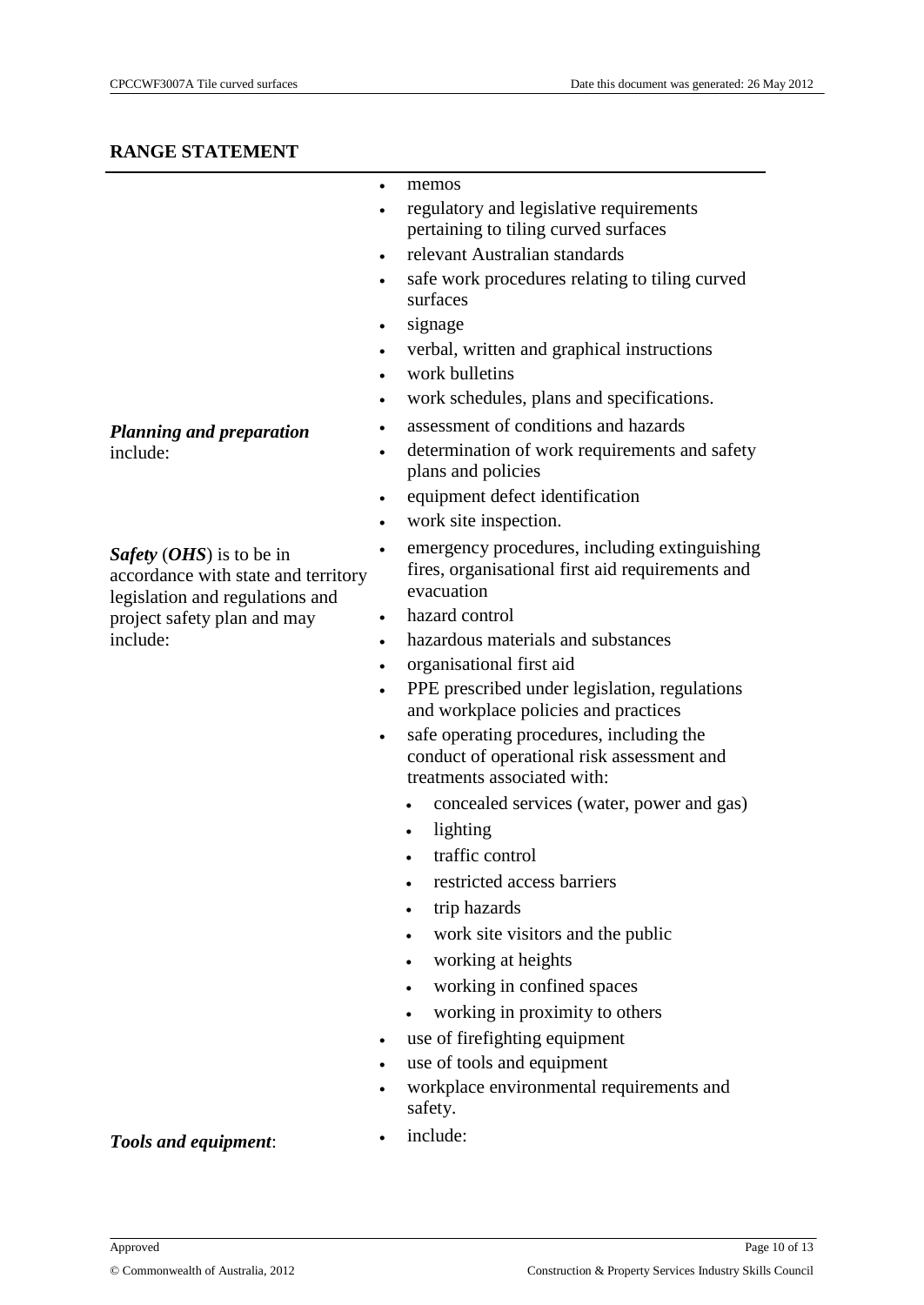#### **RANGE STATEMENT**

- brooms
- brushes
- buckets
- caulking guns
- cement sheet cutters
- hammers
- hose and water sprays
- ladders
- levelling equipment
- lump hammers
- measuring tapes and rules
- mortar boards
- nippers
- pointed grouters
- power drills
- power leads
- rags
- rubber mallets
- sanding blocks
- saws
- scrapers
- shovels
- spacers and wedges
- spatulas
- sponges
- squares
- squeegees
- straight edges
- stringlines
- templates
- tile cutters and scribes
- trowels
- wet and dry diamond saws
- wheelbarrows
- wire brushes
- wooden floats
- may include:
	- concrete mixers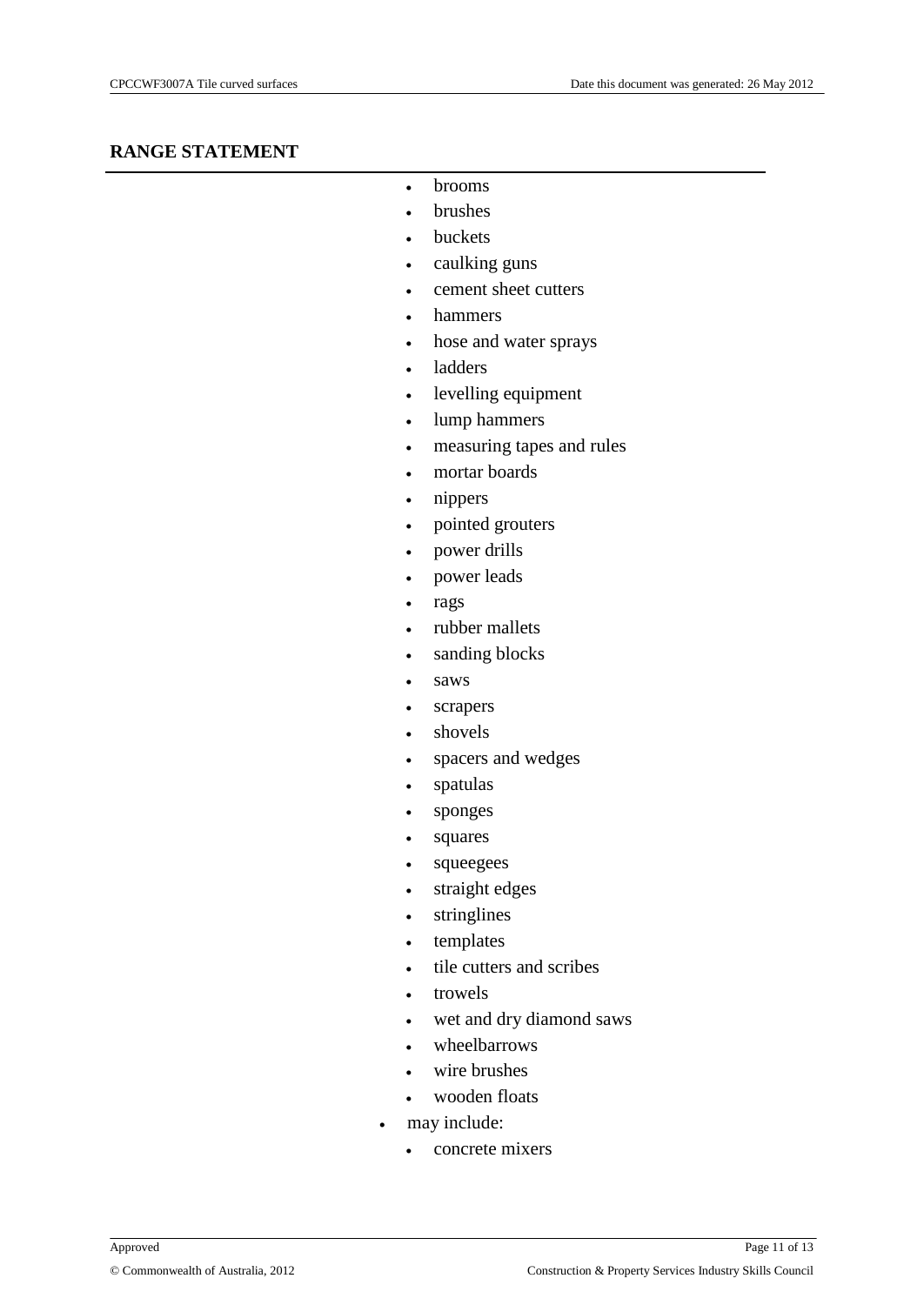#### **RANGE STATEMENT**

|                                                                         | masonry drill bits<br>$\bullet$                                                                                                                        |
|-------------------------------------------------------------------------|--------------------------------------------------------------------------------------------------------------------------------------------------------|
|                                                                         | power grinders<br>٠                                                                                                                                    |
|                                                                         | power sanders.                                                                                                                                         |
| <b>Quality requirements</b> include<br>relevant regulations, including: | Australian standards<br>٠<br>internal company quality policy and standards<br>manufacturer specifications<br>٠<br>workplace operations and procedures. |
| <b>Materials</b> include:                                               | adhesives<br>$\bullet$<br>caulking compound<br>٠<br>cement mortar (with and without additives)<br>٠<br>grout<br>tiles.                                 |
| <b>Environmental requirements</b><br>include:                           | clean-up management<br>٠<br>dust and noise<br>٠<br>vibration<br>waste management.<br>٠                                                                 |
| Templates are made from:                                                | hardboard<br>$\bullet$<br>plywood<br>٠<br>sheet metal.                                                                                                 |
| <b>Wall</b> surfaces include:                                           | approved waterproof surfaces<br>٠<br>blockwork<br>$\bullet$<br>brickwork<br>concrete<br>$\bullet$                                                      |
| Types of <i>tiles</i> include:                                          | fibre cement sheet<br>$\bullet$<br>rendered surfaces<br>timber.<br>$\bullet$<br>ceramic<br>glass<br>granite<br>marble                                  |
|                                                                         | porcelain<br>stone<br>terracotta.<br>adhesiyes                                                                                                         |

Tiles are *fixed* using: <br> **adhesives** 

- cement mortar
- cement mortar with adhesive additive.